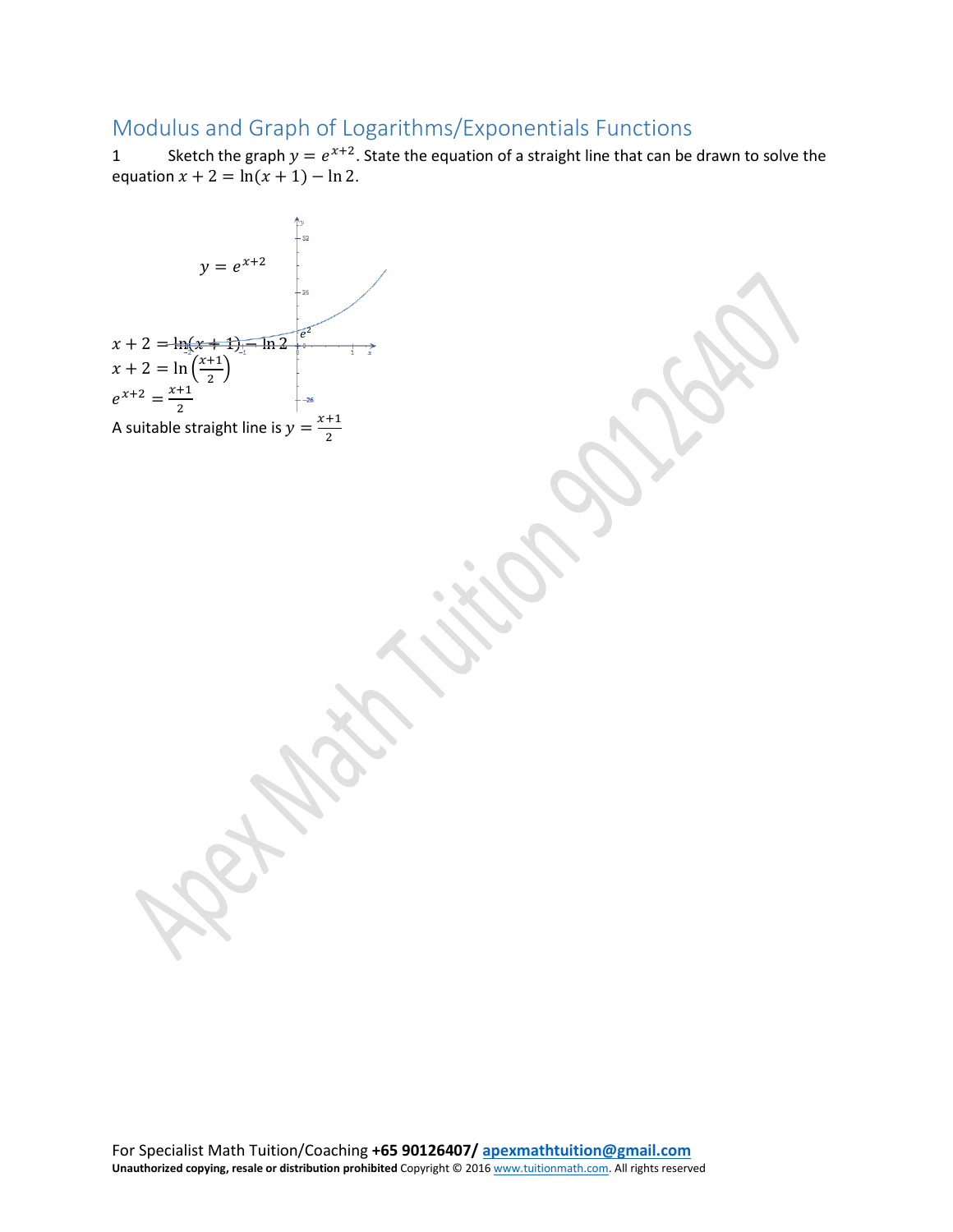2 The figure shows part of the graph of  $y = |ax - 4| + b$  where  $C(1, -2)$  is the minimum point of the graph.

 $\mathcal{X}$ 

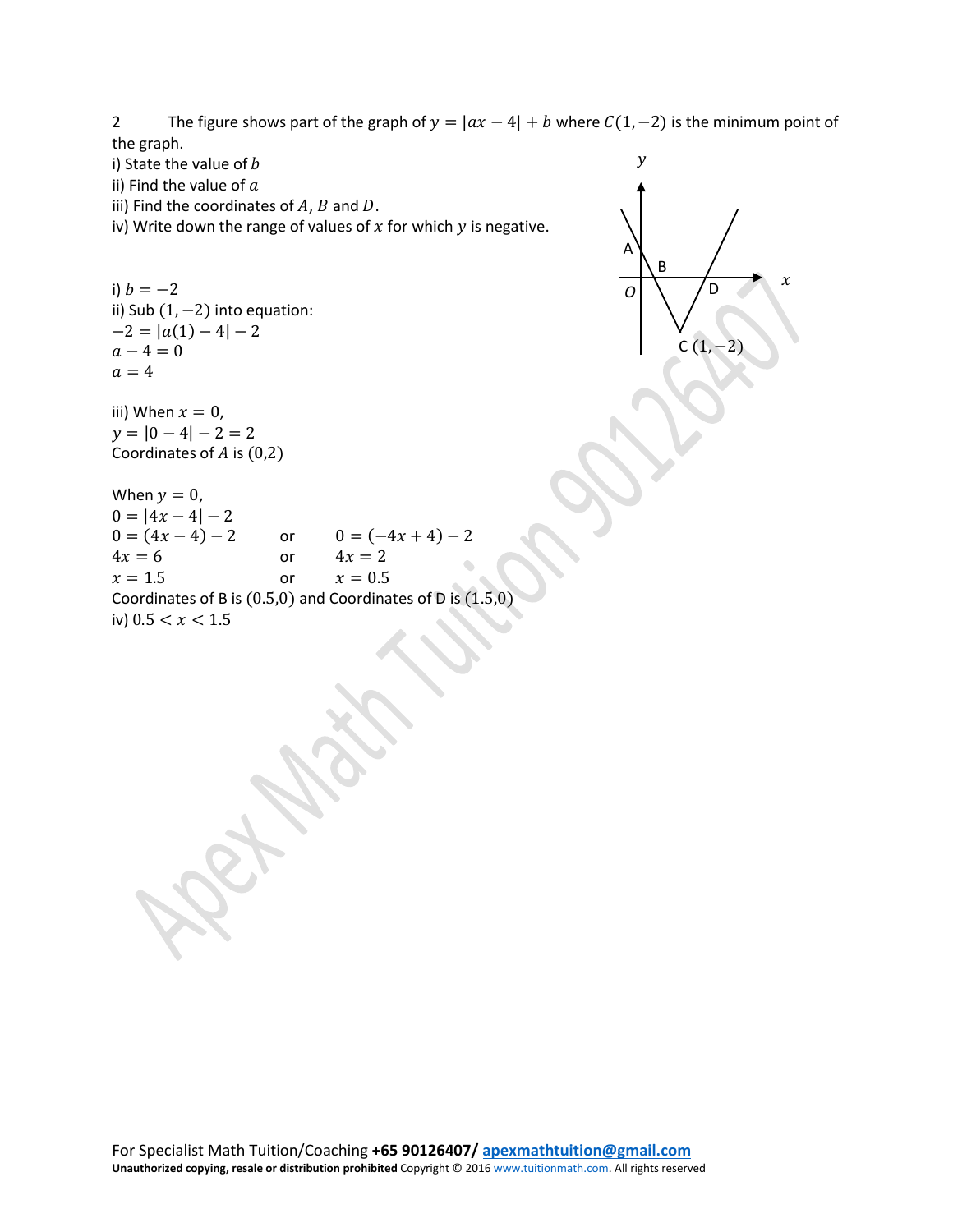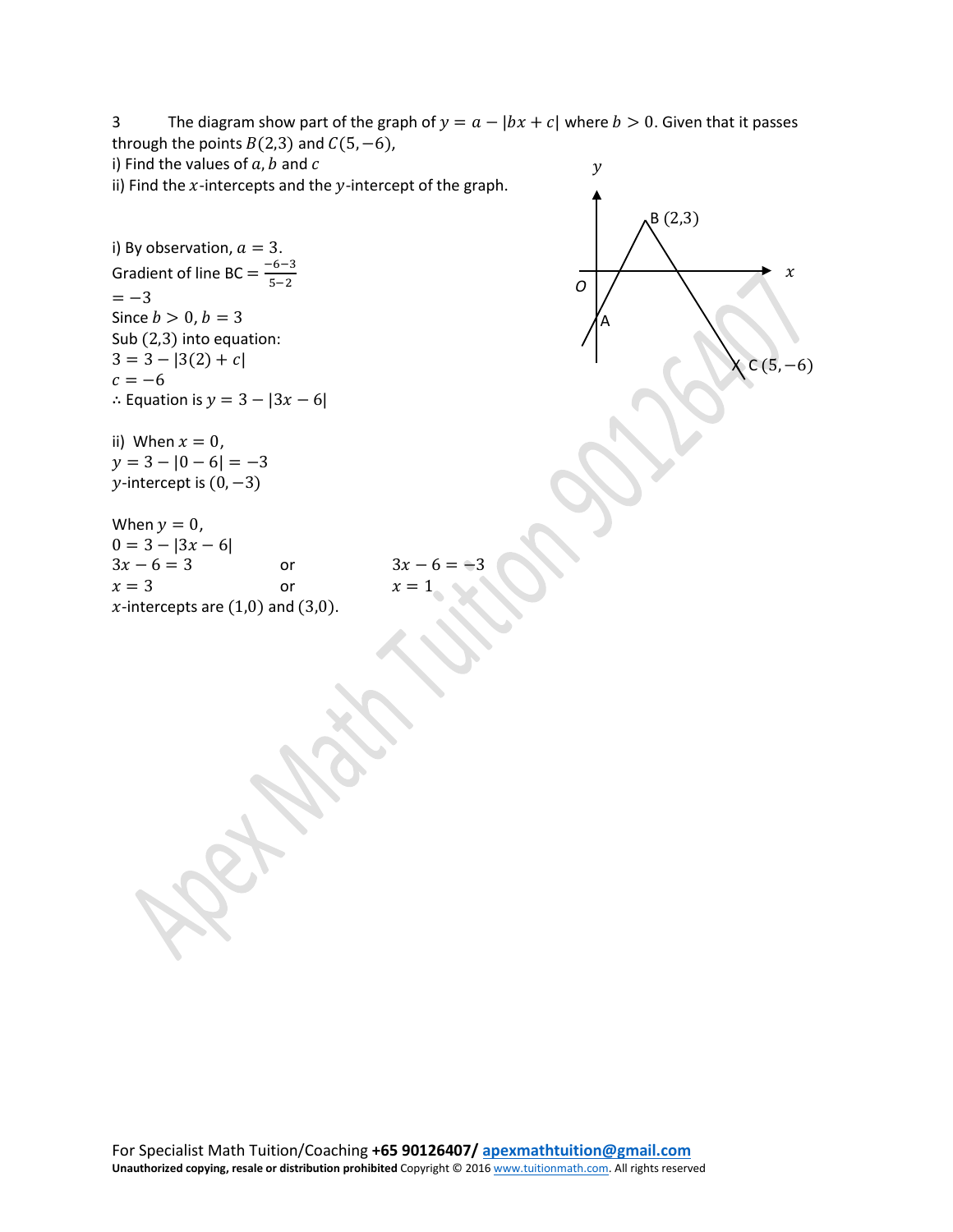4 Sketch the graph  $y = 3 \ln(x + 1)$ . On the same graph, add a suitable straight line which will help solve the equation  $(x + 1)e^{\frac{1}{3}x + 1} = e^2$ . State the equation of the straight line.

$$
(x + 1)e^{\frac{1}{3}x+1} = e^2
$$
  
\n
$$
(x + 1) = e^{1-\frac{1}{3}x}
$$
  
\n
$$
\ln(x + 1) = 1 - \frac{1}{3}x
$$
  
\n
$$
3\ln(x + 1) = 3 - x
$$
  
\n
$$
\sum_{\text{as}}^{3}
$$
  
\nThe straight line is  $y = 3 - x$ 

5 Solve the equation  $|-3x + 21| = 8x + |x - 7|$ 

$$
|-3x + 21| = 8x + |x - 7|
$$
  
\n
$$
|-3(x - 7)| = 8x + |x - 7|
$$
  
\n
$$
|-3||x - 7| - |x - 7| = 8x
$$
  
\n
$$
|x - 7|(3 - 1) = 8x
$$
  
\n
$$
x - 7 = 4x \text{ or } x - 7 = -4x
$$
  
\n
$$
x = -\frac{7}{3} \text{ or } x = \frac{7}{5}
$$

Check by Substitution:

| LHS = $\left -3(-\frac{7}{3})+21\right =28$                                                          | $LHS = \big  -3 \big $            |
|------------------------------------------------------------------------------------------------------|-----------------------------------|
| $RHS = 8\left(-\frac{7}{3}\right) + \left  \left(-\frac{7}{3}\right) - 7 \right  = -\frac{28}{3}$ or | $RHS = 8\left(\frac{7}{5}\right)$ |
| LHS $\neq$ RHS, $\therefore$ $x=-\frac{7}{3}$ is rejected                                            | $LHS = RHS$                       |

$$
\begin{vmatrix} 1 & 28 & 0 \\ 2 & -7 & 10 \\ \frac{1}{3} & 3 & -7 \end{vmatrix} = -\frac{28}{3} \quad \text{or} \quad \begin{aligned} x &= \frac{7}{5} \\ LHS &= \left| -3\left(\frac{7}{5}\right) + 21 \right| = \frac{84}{5} \\ RHS &= 8\left(\frac{7}{5}\right) + \left| \left(\frac{7}{5}\right) - 7 \right| = \frac{84}{5} \\ LHS &= RHS, \therefore x = \frac{84}{5} \end{aligned}
$$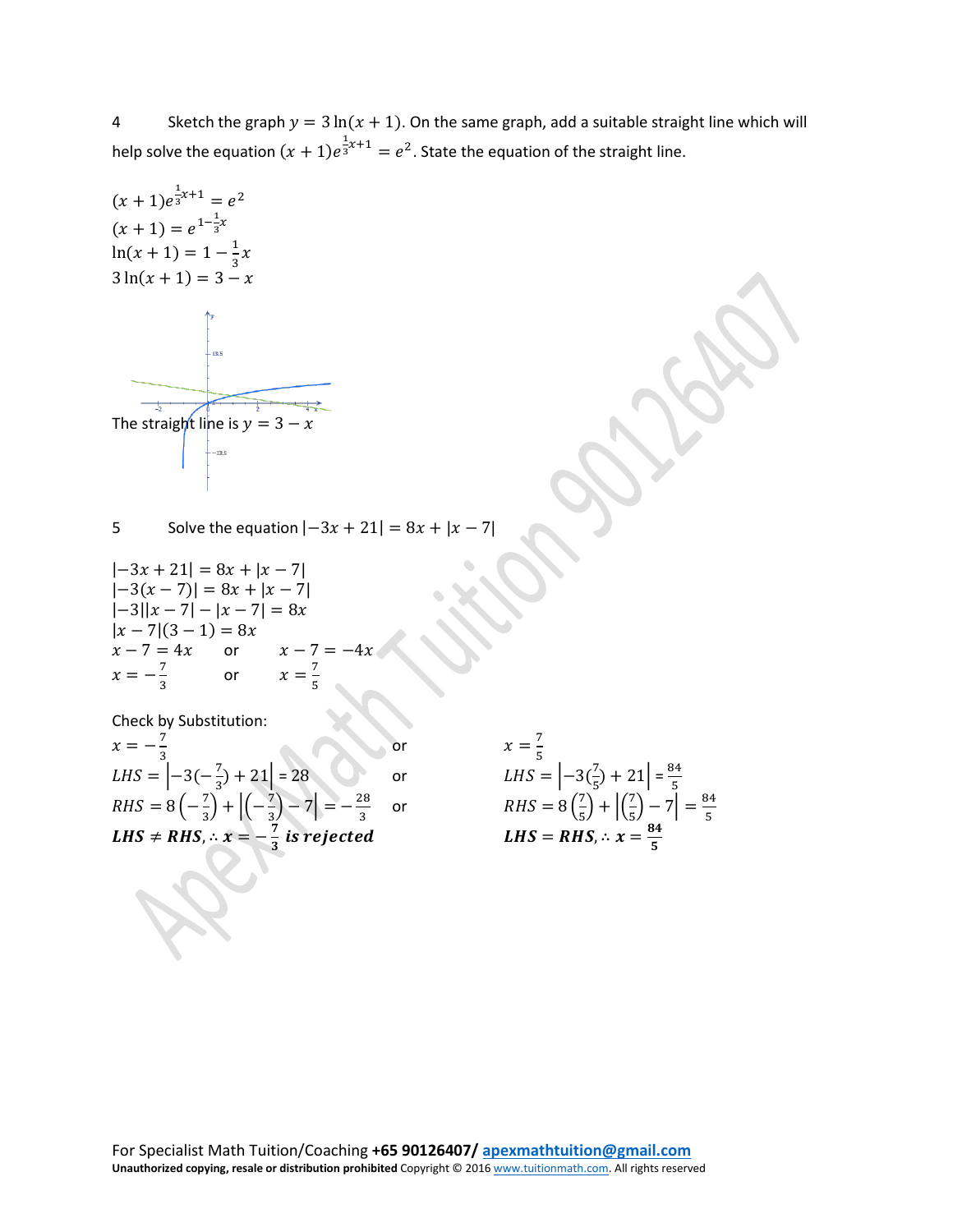6 i) On the same diagram, sketch the graphs of  $y = |2x|$  and  $y = |x + 3|$ . ii) State the number of solutions of the equation for  $|2x| = |x + 3|$ . iii) Find the coordinates of the intersection points of the 2 graphs. iv) Hence, state the solution of  $|2x| > |x + 3|$ .



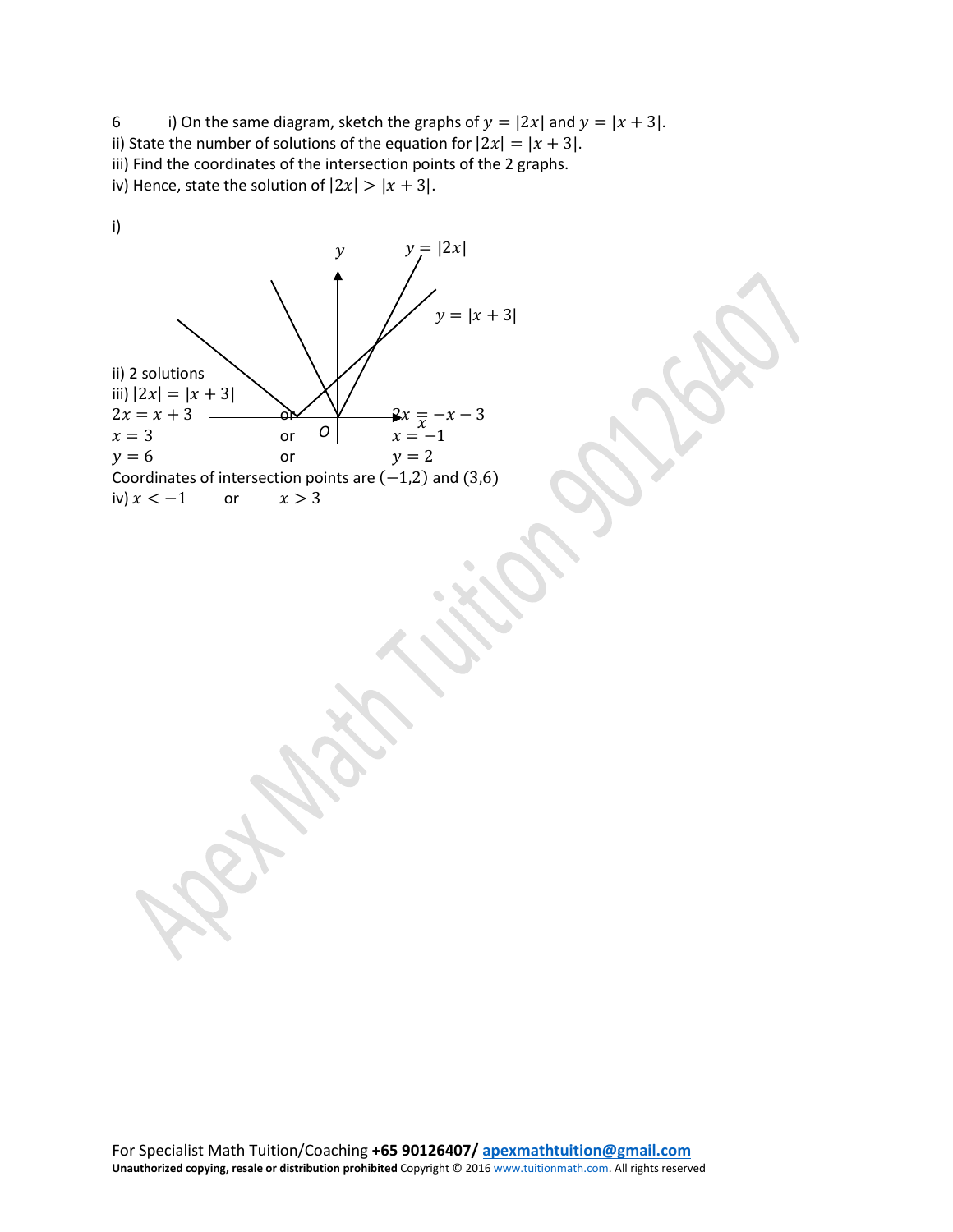7 a) Solve the equation  $|x-2|=2-4x$ b) The diagram shows part of the graph of  $y = 4 - |2x - 3|$ . Find the coordinates of  $A, B$  and  $C$ . a)  $|x-2|=2-4x$  $(x - 2) = 2 - 4x$  (x  $\sqrt{2} = -2 + 4x$  $x = \frac{4}{5}$  (Rej)  $\qquad \qquad \overline{0}$  or  $x = 0$ Substitute  $x = \frac{4}{5}$  back into equation:  $\left|\frac{4}{5}-2\right|=2-4\left(\frac{4}{5}\right)$  $\frac{1}{5}$  $rac{6}{5} \neq -\frac{6}{5}$  $\therefore x = \frac{4}{5}$  is rejected Substitute  $x = 0$  back into equation:  $|0 - 2| = 2 - 4(0)$  $2 = 2$  $\therefore x = 0$ b) When  $x = 0$ ,  $y = 4 - |2(0) - 3|$  $= 1$  $\therefore A(0,1)$ When  $y = 0$ ,  $0 = 4 - |2x - 3|$  $2x - 3 = 4$  or  $2x - 3 = -4$ <br>  $x = 3.5$  or  $x = -0.5$ or  $x = -0.5$ ∴  $C(3.5, 0)$ y-coordinate of  $B = 4$ When  $y = 4$ ,  $4 = 4 - |2x - 3|$  $2x - 3 = 0$  $x = 1.5$ ∴  $B(1.5, 4)$  $\chi$ Ą B  $\mathcal{V}$ *O* Ľ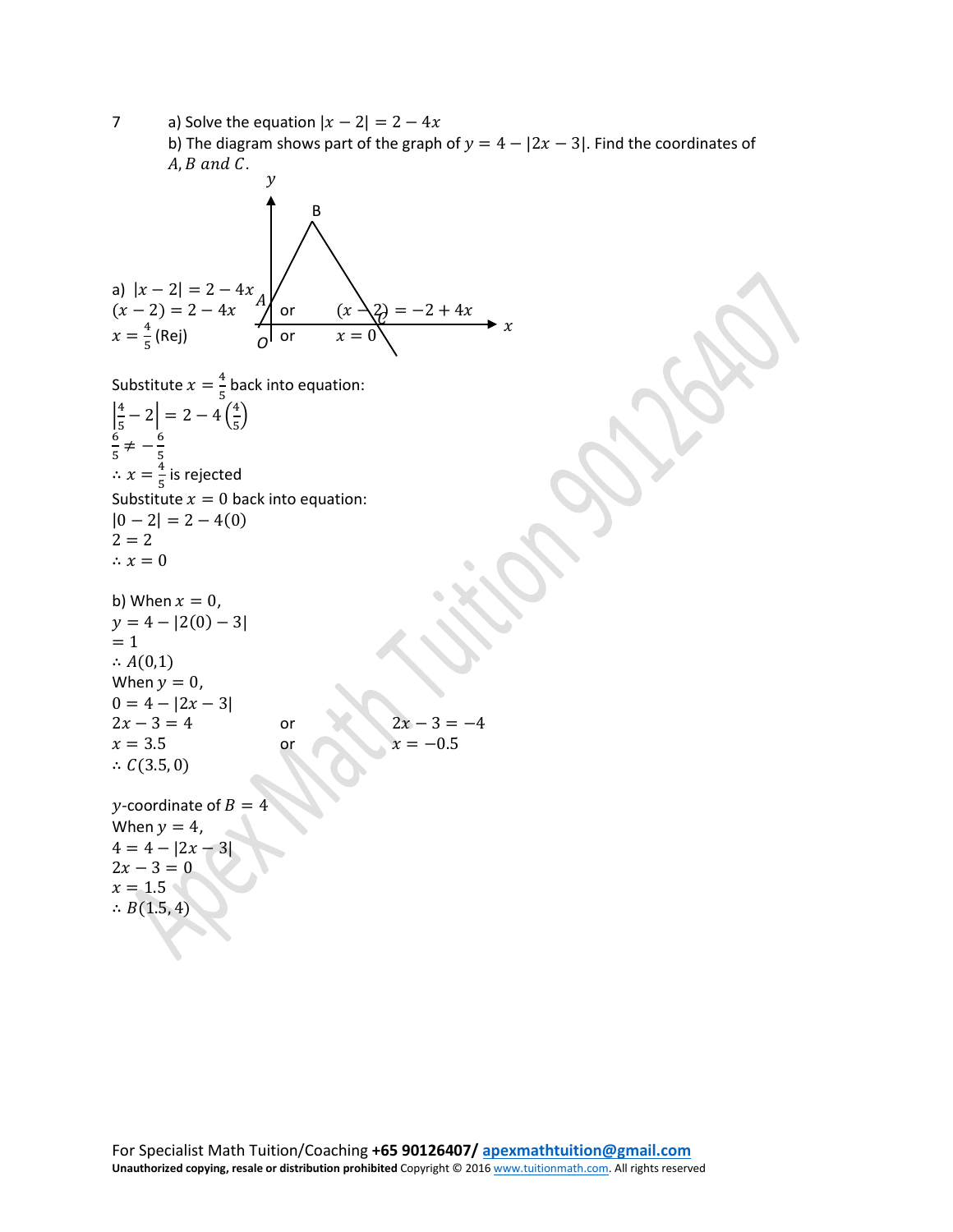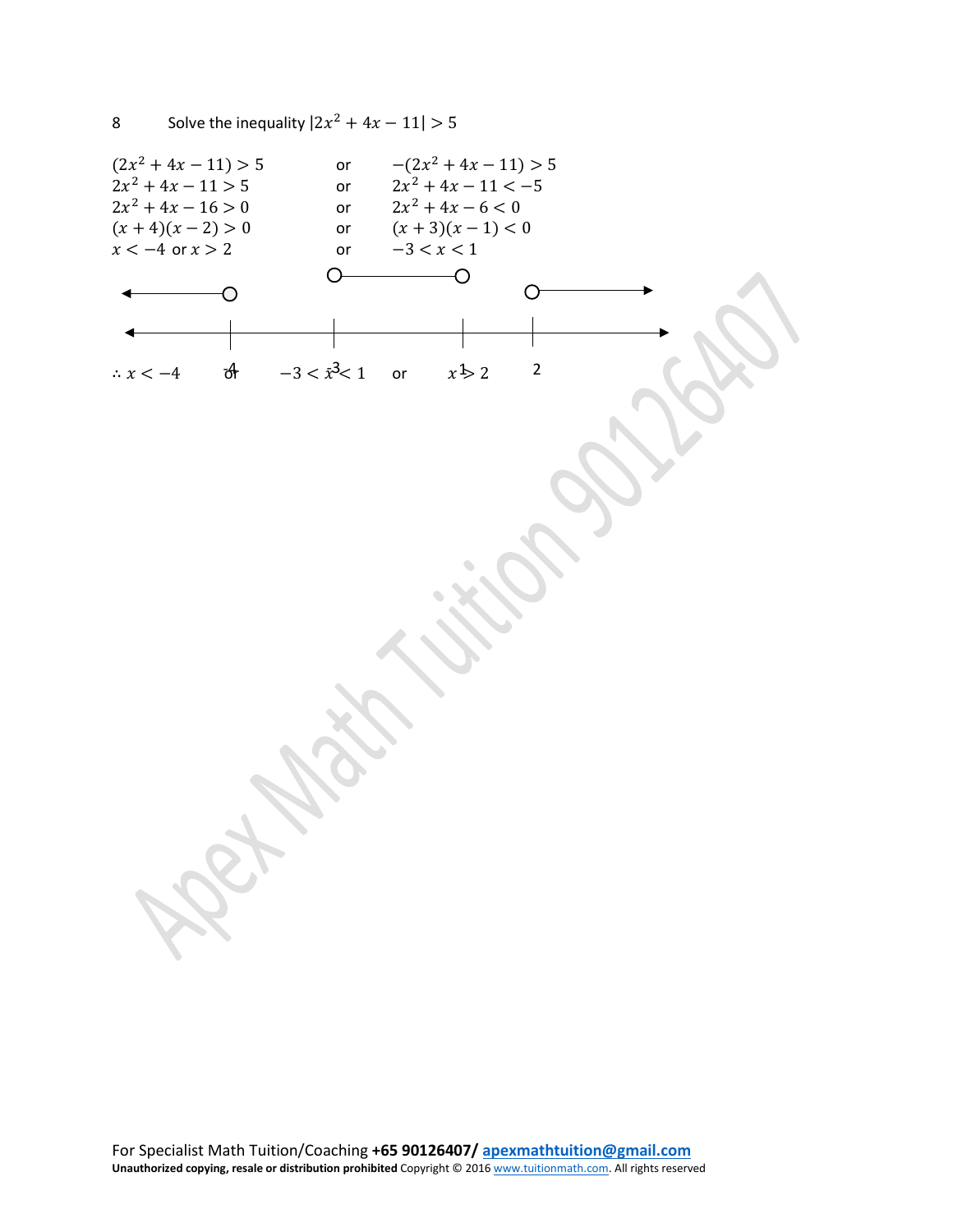9 i) Sketch the graph  $y = |x^2 - 2x|$  indicating the intercepts and coordinates of the turning point. ii) In each of the following case, determine the number of solutions of the equation  $|x^2 - 2x| = mx + c$ where  $0 < c < 1$ , justify your answer.

a)  $m = 0$ b)  $m = -1$ i) Plot  $y = x^2 - 2x$  first, then reflect portions of graph below x-axis on the x-axis.  $y = x(x - 2)$ x-intercepts are at  $(0,0)$  and  $(2,0)$ . Since quadratic graph is symmetrical, turning point is at  $x = 1$ . At  $x = 1$ ,  $y = 1(1 - 2) = -1$ Turning point is  $(1, -1)$ Sub  $x = 0$ ,  $y = 0$  $y$ -intercept is  $(0,0)$ .  $\mathcal{Y}$ 



iia) There are 4 solutions since the graphs cut at 4 points.

iib) There are 2 solutions since the graphs cut at 2 points.